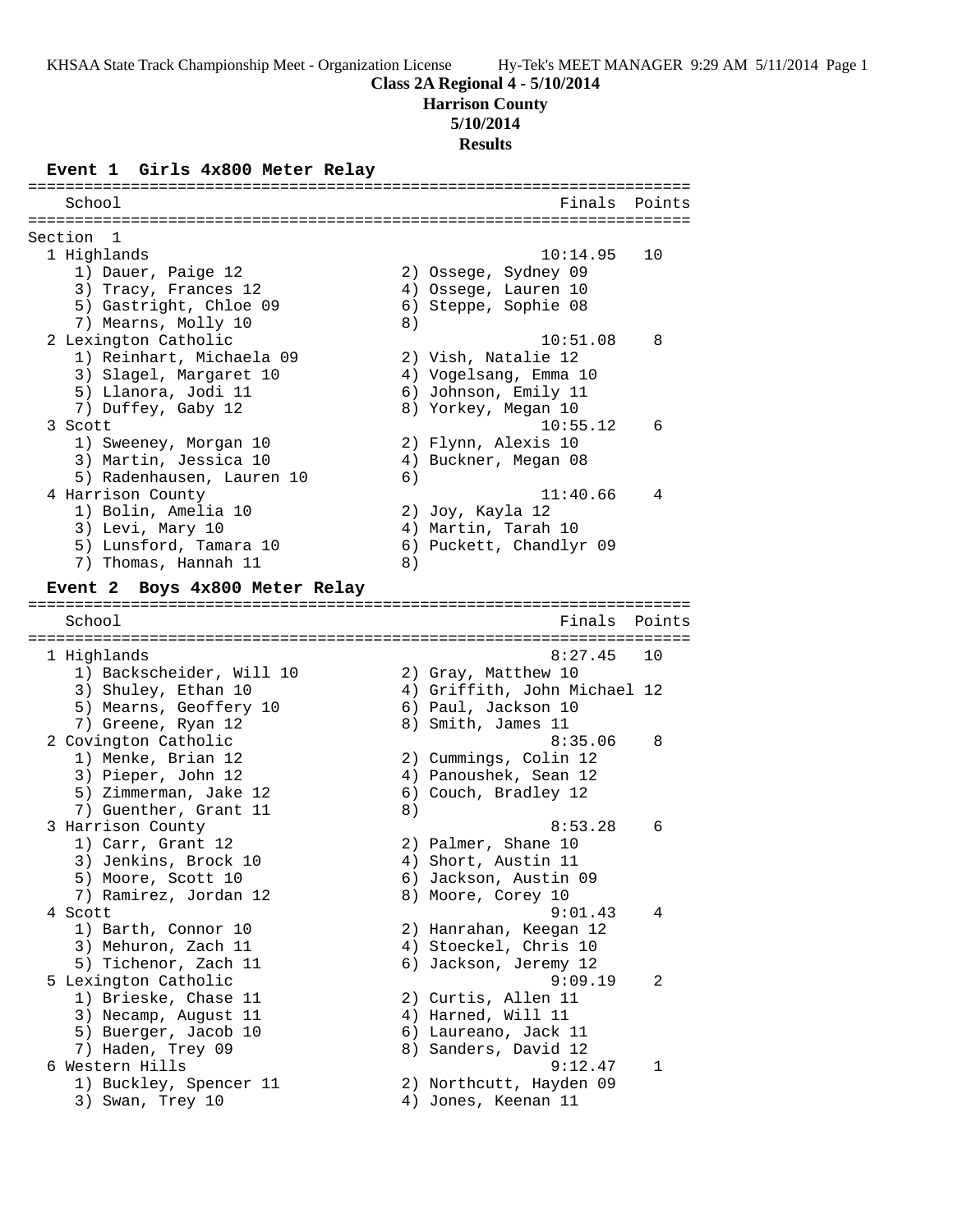**Harrison County**

# **5/10/2014**

**Results**

## **....Event 2 Boys 4x800 Meter Relay** 5) Murphy, Cameron 12 6) Dailey, Keegan 09 7) Simpson, Nathan 09 8) Isaacs, Jp 12 7 Bourbon County 9:38.23 1) Dixon, Victor 12 2) Sanguini, Skyler 09 3) Sanguigni, Micheal 10 4) Hernadez, Arnold 12 5) Bowman, Landon 09 6) 8 Holmes 9:52.59 1) Lemus, David 11 2) Brockhoff, David 10 3) Lemus, Jimmy 12 4) Johnson, Cameron 12

- 5) Bishop, Chris 12 6) Edwards, William 10
- 7) Lopez, Matt 08 8 8) Sherman, Ahmad 08

## **Event 3 Girls 100 Meter Hurdles**

| Name                                     | Year School           | Finals | Points         |
|------------------------------------------|-----------------------|--------|----------------|
|                                          |                       |        |                |
| 1 Harris, Olivia                         | 10 Holmes             | 20.00  |                |
| 2 Tucker, McKenna                        | 10 Franklin County    | 20.28  |                |
| 3 Romerez, Andrea                        | 12 Bourbon County     | 20.39  |                |
| Section<br>- 2                           |                       |        |                |
| 1 Cook, Kassidy                          | 11 Harrison County    | 15.59  | 10             |
| 2 Mattox, Caylin                         | 12 Harrison County    | 16.18  | 8              |
| 3 Hall, Alaina                           | 12 Western Hills      | 16.79  | $\epsilon$     |
| 4 Mangold, Bridgette                     | 12 Lexington Catholic | 16.90  | $\overline{4}$ |
| 5 Schuerman, Kylie                       | 11 Highlands          | 18.15  | $\overline{2}$ |
| 6 Abbott, Lexi                           | 08 Franklin County    | 18.39  | $\mathbf{1}$   |
| 7 Harris, Gabrielle                      | 11 Holmes             | 18.58  |                |
| 8 Fagot, Nikki                           | 11 Lexington Catholic | 18.69  |                |
| 9 Farrell, Sarah                         | 10 Scott              | 19.16  |                |
| Boys 110 Meter Hurdles<br><b>Event 4</b> |                       |        |                |
|                                          |                       |        |                |
| Name                                     | Year School           | Finals | Points         |
|                                          |                       |        |                |
| Section<br>1                             |                       | 20.13  |                |
| 1 Schweitzer, Ben                        | 10 Highlands          |        |                |
| 2 McCoy, Alonzo                          | 09 Franklin County    | 20.44  |                |
| Section <sub>2</sub>                     |                       |        | 10             |
| 1 Murphy, Cameron                        | 12 Western Hills      | 15.45  |                |
| 2 Stuber, Andrew                         | 11 Lexington Catholic | 15.88  | 8              |
| 3 Jacobs, Nick                           | 10 Covington Catholic | 16.06  | 6              |
| 4 Nunnelley, Derek                       | 11 Harrison County    | 16.54  | 4              |
| 5 Burus, Colton                          | 10 Harrison County    | 16.62  | $\overline{2}$ |
| 6 Hardy, Drew                            | 12 Lexington Catholic | 18.03  | $\mathbf{1}$   |
| 7 Schleyer, Devin                        | 10 Scott              | 19.13  |                |
| 8 Hensley, Brad                          | 10 Bourbon County     | 19.51  |                |
| -- Kennedy, Jacob                        | 09 Covington Catholic | FS     |                |
| Girls 100 Meter Dash<br>Event 5          |                       |        |                |
| Name                                     | Year School           | Finals | Points         |
|                                          |                       |        |                |
|                                          |                       |        |                |

1 Taylor, Ayannah 10 Franklin County 14.60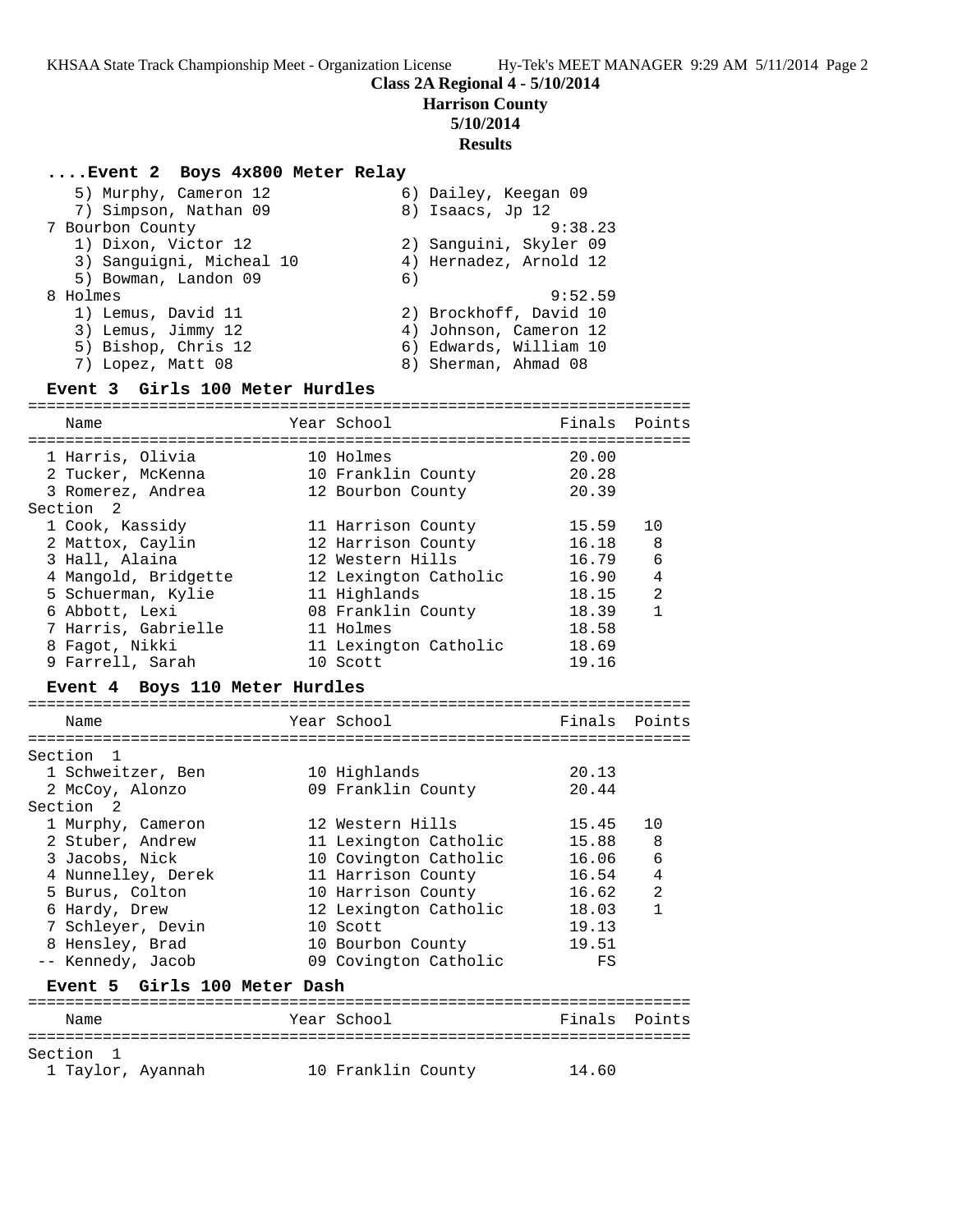## **Class 2A Regional 4 - 5/10/2014**

**Harrison County**

#### **5/10/2014**

**Results**

#### **....Event 5 Girls 100 Meter Dash**

| 2 Cooper, Lashawna          | 09 Bourbon County     | 14.67         |                |
|-----------------------------|-----------------------|---------------|----------------|
| 3 Rawlins, Katie            | 12 Bourbon County     | 14.96         |                |
| 4 Puckett, Chandlyr         | 09 Harrison County    | 15.19         |                |
| 5 Wright, Susie             | 11 Pendleton County   | 15.45         |                |
| 6 London, Taelor            | 11 Holmes             | 16.13         |                |
| 7 Doyle, Sarah              | 09 Harrison County    | 16.18         |                |
| Section 2                   |                       |               |                |
| 1 Curlin, Anna              | 12 Western Hills      | 12.72         | 10             |
| 2 Appel, Natalie            | 12 Lexington Catholic | 13.44         | 8              |
| 3 Schenck, Hannah           | 11 Highlands          | 13.69         | 6              |
| 4 Stovall, Jaynice          | 09 Holmes             | 13.71         | $\overline{4}$ |
| 5 Reynolds, Megan           | 10 Highlands          | 13.85         | $\overline{a}$ |
| 6 Lee, Mia                  | 11 Scott              | 14.15         | $\mathbf{1}$   |
| 7 Peyton, Amberly           | 11 Western Hills      | 14.44         |                |
| 8 Cheek, Taylor             | 09 Franklin County    | 14.46         |                |
| 9 Wilson, Breanne           | 09 Pendleton County   | 14.72         |                |
|                             |                       |               |                |
| Event 6 Boys 100 Meter Dash |                       |               |                |
| Name                        | Year School           | Finals Points |                |
| Section 1                   |                       |               |                |
| 1 Johnson, Hank             | 10 Highlands          | 11.92         |                |
| 2 Walker, Malcom            | 09 Harrison County    | 12.30         |                |
| 3 Decker, Logan             | 11 Pendleton County   | 12.39         |                |
| 4 Tinsley, Ben              | 11 Western Hills      | 12.40         |                |
| 5 Y, J                      | 09 Holmes             | 12.50         |                |
| 6 Gilkey, Keshon            | 09 Harrison County    | 12.59         |                |
| 7 Fischer, Adam             | 12 Covington Catholic | 12.74         |                |
| 8 Marshall, Trent           | 10 Lexington Catholic | 12.98         |                |
| 9 Nordheim, Jacob           | 10 Pendleton County   | 14.05         |                |
| Section 2                   |                       |               |                |
| 1 Erpenbeck, Jake           | 11 Covington Catholic | 10.96         | 10             |

 2 Johnson, Matt 12 Scott 11.15 8 4 Green, D.J 11 Western Hills 11.55 4 5 Bradford, Devin 11 Holmes 11.56 2 6 Marquez, Hill 10 Bourbon County 11.68 1 7 Tran, Danh 11 Lexington Catholic 11.70 8 Rawlins, Will 11 Bourbon County 12.17 9 Dumlao, Vincent 09 Scott 12.21

#### **Event 7 Girls 4x200 Meter Relay**

======================================================================= School **Finals Points** ======================================================================= Section 1 1 Lexington Catholic 1:50.20 10 1) Appel, Natalie 12 2) Carter, Olivia 12 3) Phillips, Lauren 11 4) Jazdzewski, Hannah 10 5) Mangold, Bridgette 12 6) Mangold, Camille 10 7) Vogelsang, Emma 10 8) 2 Harrison County 1:51.90 8 1) Mattox, Caylin 12 2) Carr, Haley 12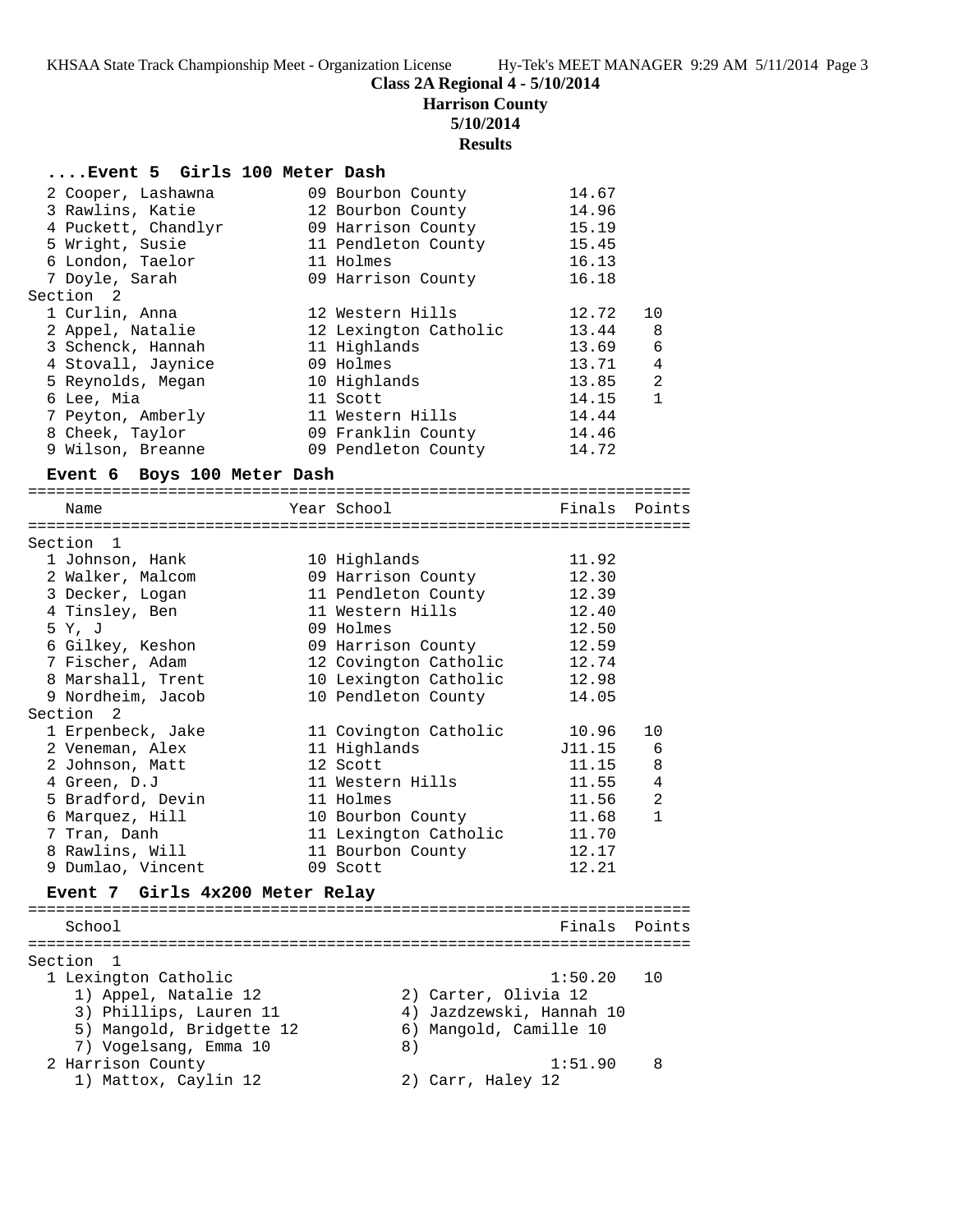**Harrison County**

## **5/10/2014**

**Results**

## **....Event 7 Girls 4x200 Meter Relay**

3) Thomas, Hannah 11  $\qquad \qquad$  4) Lail, Mia 11 5) Martin, Tarah 10  $\qquad \qquad$  6) Bolin, Amelia 10 7) Puckett, Chandlyr 09 8) Doyle, Sarah 09 3 Highlands 1:53.20 6 1) Etherton, Kelsey 12 2) Griffith, Beth Ann 09 3) Reynolds, Megan 10 (4) Steppe, Sophie 08 5) Ossege, Sydney 09 6) Parris, Addie 09 7) Tracy, Frances 12 (8) 4 Holmes 1:53.90 4 1) Robinson, Deja 09 2) Stovall, Jaynice 09 3) Jackson, Denisha 09 4) Keith, Latavia 08 5) List, Anna 08 6) Harris, Gabrielle 11 7) Simmons, Janie 10 8) Harris, Olivia 10 5 Western Hills 1:55.50 2 1) Cline, Carson 12 2) Hall, Alaina 12 3) Greenwell, Hayle 12 4) Peyton, Amberly 11 5) Curlin, Anna 12 6) Jaskowiak, Katie 12 7) Hager, Alexis 10 8) Stallard, Tamia 09 6 Scott 1:56.50 1 1) Pracht, Gwyneth 08 2) Thonsburg, Brooke 08 3) Meyer, Kylie 08 4) Niederegger, Brooke 08 5) Hatfield, Tara 09 (6) Lee, Mia 11 7 Franklin County 1:58.50 1) Cheek, Taylor 09 2) Hardy, Malaysia 10 3) Mauer, Taylor 09 (4) Runkle, Kara 11 5) Pilcher, Kirsten 10 6) Taylor, Ayannah 10 7) Abbott, Lexi 08 8) Haynes, Charisma 12 8 Bourbon County 1:59.50 1) Cooper, Lashawna 09 2) Walker, Dominique 09 3) Leach, Taylor 10 (4) Rawlins, Katie 12 5) Johnson, Mea 09 6) Romerez, Andrea 12 7) Shuler, Amy 11 8) **Event 8 Boys 4x200 Meter Relay** ======================================================================= School **Finals** Points ======================================================================= 1 Covington Catholic 1:31.62 10 1) Mcdowell, Logan 11 2) Erpenbeck, Jake 11 3) Tuemler, Jordan 09 (4) McClure, Lee 11 5) Toebbe, Henry 09 (6) Fischer, Adam 12 7) Plummer, Wyatt 11 and 8) Skubak, Aj 12 2 Western Hills 2 2 Western And the Second Muslim Control of the Muslim Control of the Muslim Control of the Mu 1) Green, D.J 11 2) Isaacs, Jp 12 3) Murphy, Cameron 12 (4) Tinsley, Ben 11 5) Reyes-perez, Irving 11 6) 3 Highlands 1:34.05 6 1) Dupont, Devin 11 2) Pulsfort, Jared 09 3) Stamper, Cody 10 (4) Kendall, Nick 10 5) Greene, Ryan 12 (6) Johnson, Hank 10 7) Zeigler, Ben 10 8) Veneman, Alex 11 4 Harrison County 1:35.21 4 1) Walker, Malcom 09 2) Hunter, Justin 12 3) Kenney, Jordan 11 4) Wiliams, Javon 10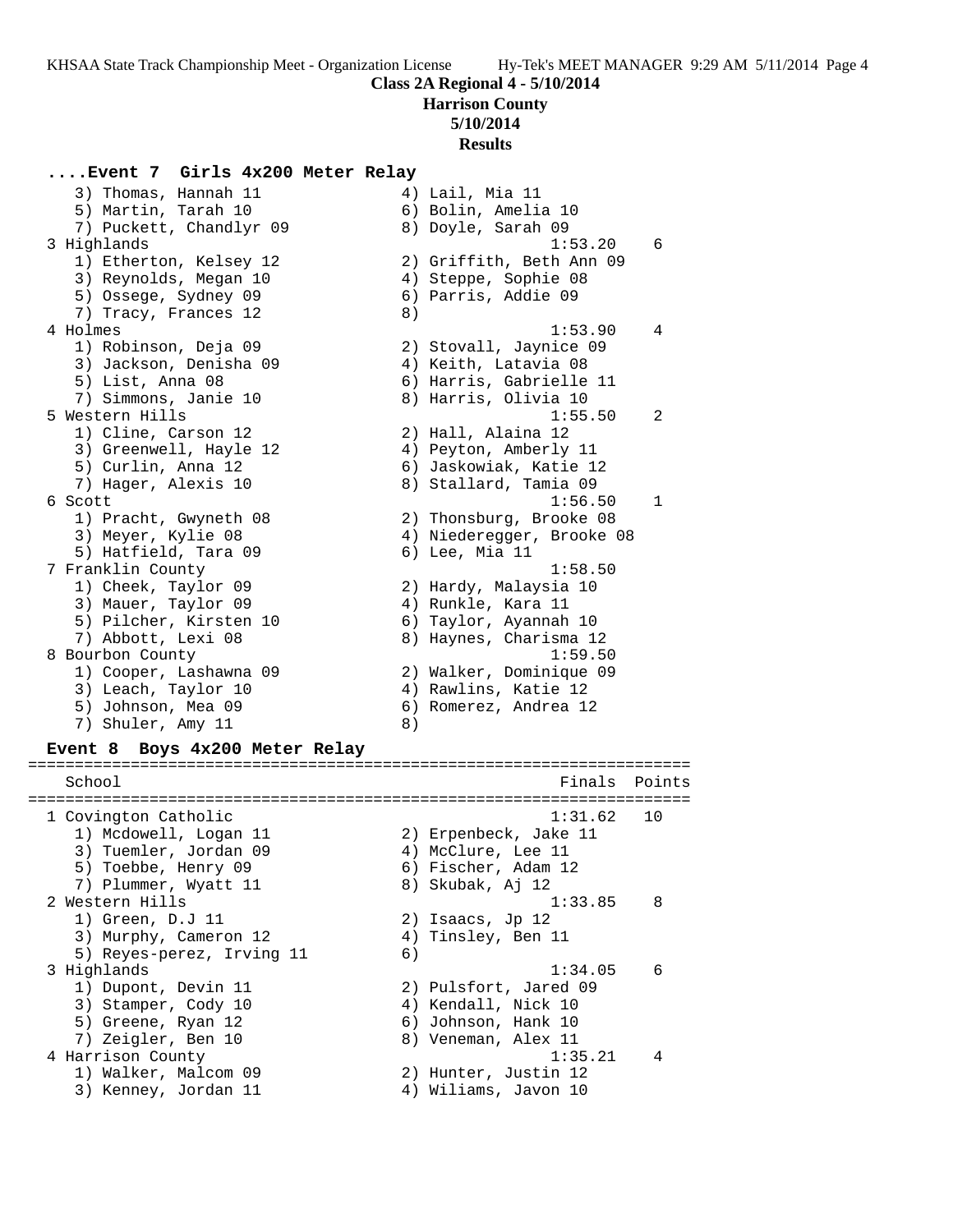#### **Harrison County**

## **5/10/2014**

#### **Results**

#### **....Event 8 Boys 4x200 Meter Relay**

 5) Nunnelley, Derek 11 6) Talbott, Deshon 12 7) Hunt, Levi 09 8) Norfleet, Andrew 11 5 Holmes 1:35.98 2 1) Vickers, Freddie 11 2) Bradford, Devin 11 3) Wardlaw, Freddie 12 4) Freeman, Robert 12 5) Ragan, Kwasi 11 6) Boykin, Terry 09 7) Dickerson, Brian 11 (8) 8) Y, J 09 6 Lexington Catholic 1:37.42 1 1) Tran, Danh 11 2) Mitchell, Cody 11 3) Stuber, Andrew 11 4) Bouvier, David 12 5) Marshall, Trent 10  $\,$  6) Kelly, Patrick 09 7 Scott 1:40.11 1) Lunsford, Dashon 10 2) Pleasant, Deondre 10 3) Johnson, Jacob 09 4) Fitzgerald, Danny 10 5) Bowers, Ryan 09 6) Hurt, William 11 7) Johnson, Matt 12 (8) -- Bourbon County DQ 1) Dixon, Victor 12 2) Mitchell, Dakota 12 3) Orcutt, Billy 10  $\hskip1cm$  4) Hill, Marquaze 10 5) Rawlins, Will 11 6) Robinson, Gage 09

## **Event 9 Girls 1600 Meter Run**

======================================================================= Name The Year School The Finals Points ======================================================================= 1 Reinhart, Michaela 09 Lexington Catholic 5:18.57 10 2 Flynn, Alexis 10 Scott 5:25.21 8 3 Gastright, Chloe 09 Highlands 5:25.43 6 4 Mearns, Molly 10 Highlands 5:27.42 4 5 Lawhorn, Ashley 10 Franklin County 5:28.10 2 6 Llanora, Jodi 11 Lexington Catholic 5:34.02 1 7 Denigris, Dove 11 Western Hills 6:02.54 8 Joy, Kayla 12 Harrison County 7:26.71 9 Lunsford, Tamara 10 Harrison County 8:09.35

#### **Event 10 Boys 1600 Meter Run**

| Name                     | Year School           | Finals Points |              |
|--------------------------|-----------------------|---------------|--------------|
|                          |                       |               |              |
| 1 Shuley, Ethan          | 10 Highlands          | 4:27.13       | 10           |
| 2 Griffith, John Michael | 12 Highlands          | 4:37.19       | 8            |
| 3 Menke, Brian           | 12 Covington Catholic | 4:37.57       | 6            |
| 4 Couch, Bradley         | 12 Covington Catholic | 4:42.51       | 4            |
| 5 Johnson, Cameron       | 12 Holmes             | 4:44.36       | 2            |
| 6 Jones, Keenan          | 11 Western Hills      | 5:00.99       | $\mathbf{1}$ |
| 7 Laureano, Jack         | 11 Lexington Catholic | 5:01.74       |              |
| 8 Stoeckel, Chris        | 10 Scott              | 5:06.20       |              |
| 9 Palmer, Shane          | 10 Harrison County    | 5:14.26       |              |
| 10 Moore, Corey          | 10 Harrison County    | 5:15.43       |              |
| 11 Northcutt, Hayden     | 09 Western Hills      | 5:15.77       |              |
| 12 Clouse, Grant         | 09 Lexington Catholic | 5:16.40       |              |
| 13 Mehuron, Zach         | 11 Scott              | 5:16.97       |              |
| 14 Sanguigni, Micheal    | 10 Bourbon County     | 5:25.04       |              |
| 15 Wolfe, Holden         | 10 Pendleton County   | 5:27.09       |              |
|                          |                       |               |              |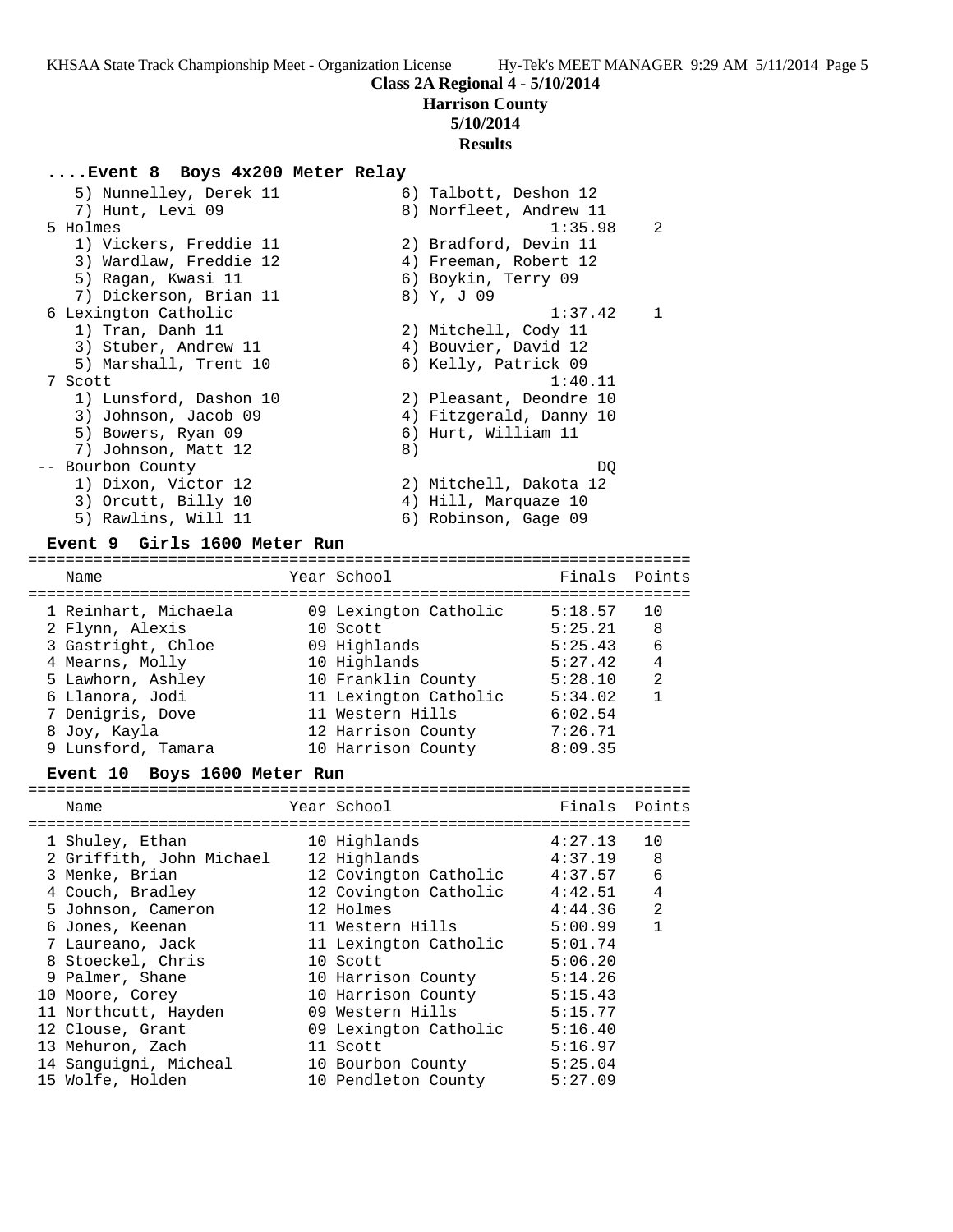**Harrison County**

**5/10/2014**

**Results**

|  | Event 10 Boys 1600 Meter Run            |                     |                     |                                                      |              |
|--|-----------------------------------------|---------------------|---------------------|------------------------------------------------------|--------------|
|  | 16 Sanguini, Skyler                     | 09 Bourbon County   |                     | 5:27.95                                              |              |
|  | -- Lea, Walker                          | 11 Pendleton County |                     | DNF                                                  |              |
|  | Event 11 Girls 4x100 Meter Relay        |                     |                     |                                                      |              |
|  |                                         |                     |                     |                                                      |              |
|  | School                                  |                     |                     | Finals                                               | Points       |
|  |                                         |                     |                     |                                                      |              |
|  | 1 Lexington Catholic                    |                     |                     | 52.75                                                | 10           |
|  | 1) Appel, Natalie 12                    |                     |                     | 2) Carter, Olivia 12                                 |              |
|  | 3) Phillips, Lauren 11                  |                     |                     | 4) Jazdzewski, Hannah 10                             |              |
|  | 5) Mangold, Bridgette 12                |                     |                     | 6) Mangold, Camille 10                               |              |
|  | 7) Vogelsang, Emma 10                   |                     | 8) Fagot, Nikki 11  |                                                      |              |
|  | 2 Harrison County                       |                     |                     | 54.61                                                | 8            |
|  | 1) Mattox, Caylin 12                    |                     | 2) Carr, Haley 12   |                                                      |              |
|  | 3) Thomas, Hannah 11                    |                     | 4) Lail, Mia 11     |                                                      |              |
|  | 5) Levi, Mary 10                        |                     | 6) Bolin, Amelia 10 |                                                      |              |
|  | 7) Puckett, Chandlyr 09                 |                     | 8) Doyle, Sarah 09  |                                                      |              |
|  | 3 Holmes                                |                     |                     | 55.10                                                | 6            |
|  | 1) Robinson, Deja 09                    |                     |                     | 2) Harris, Olivia 10                                 |              |
|  | 3) Stovall, Jaynice 09                  |                     |                     | 4) Keith, Latavia 08                                 |              |
|  | 5) London, Taelor 11                    |                     |                     | 6) Harris, Gabrielle 11                              |              |
|  | 7) Simmons, Janie 10                    |                     |                     | 8) Jackson, Denisha 09                               |              |
|  | 4 Highlands                             |                     |                     | 56.35                                                | 4            |
|  | 1) Bardgett, Anna 12                    |                     | 2) Parris, Addie 09 |                                                      |              |
|  | 3) Schuerman, Kylie 11                  |                     | 4) Rath, Sarah 11   |                                                      |              |
|  | 5) Collins, Michaela 10                 |                     |                     | 6) Griffith, Beth Ann 09                             |              |
|  | 5 Scott                                 |                     |                     | 56.68                                                | 2            |
|  | 1) Hatfield, Tara 09                    |                     | 2) Lee, Mia 11      |                                                      |              |
|  | 3) Pracht, Gwyneth 08                   |                     |                     | 4) Niederegger, Brooke 08<br>6) Thonsburg, Brooke 08 |              |
|  | 5) Meyer, Kylie 08<br>6 Franklin County |                     |                     | 56.90                                                | $\mathbf{1}$ |
|  | 1) Taylor, Ayannah 10                   |                     |                     | 2) Hardy, Malaysia 10                                |              |
|  | 3) Abbott, Lexi 08                      |                     | 4) Mauer, Taylor 09 |                                                      |              |
|  | 5) Runkle, Kara 11                      |                     | 6) Cheek, Taylor 09 |                                                      |              |
|  | 7) Haynes, Charisma 12                  |                     |                     | 8) Tucker, McKenna 10                                |              |
|  | 7 Western Hills                         |                     |                     | 58.28                                                |              |
|  | 1) Peyton, Amberly 11                   |                     |                     | 2) Stallard, Tamia 09                                |              |
|  | 3) Greenwell, Hayle 12                  |                     | 4) Hager, Alexis 10 |                                                      |              |
|  | 5) Leachman, Aja 12                     |                     |                     | 6) Cline, Carson 12                                  |              |
|  | 7) Curlin, Anna 12                      |                     | 8) Hall, Alaina 12  |                                                      |              |
|  | 8 Bourbon County                        |                     |                     | 58.46                                                |              |
|  | 1) Cooper, Lashawna 09                  |                     |                     | 2) Rawlins, Katie 12                                 |              |
|  | 3) Shuler, Amy 11                       |                     | 4) Leach, Taylor 10 |                                                      |              |
|  | 5) Johnson, Mea 09                      |                     |                     | 6) Walker, Dominique 09                              |              |
|  | 9 Pendleton County                      |                     |                     | 59.24                                                |              |
|  | 1) Wright, Susie 11                     |                     |                     | 2) Wilson, Breanne 09                                |              |
|  | 3) Blackaby, Amber 11                   |                     |                     | 4) Figgins, Kylie 11                                 |              |
|  | 5) Dietrich, Sidney 10                  | 6)                  |                     |                                                      |              |
|  | Event 12<br>Boys 4x100 Meter Relay      |                     |                     |                                                      |              |
|  |                                         |                     |                     |                                                      |              |

======================================================================= Finals Points ======================================================================= 1 Covington Catholic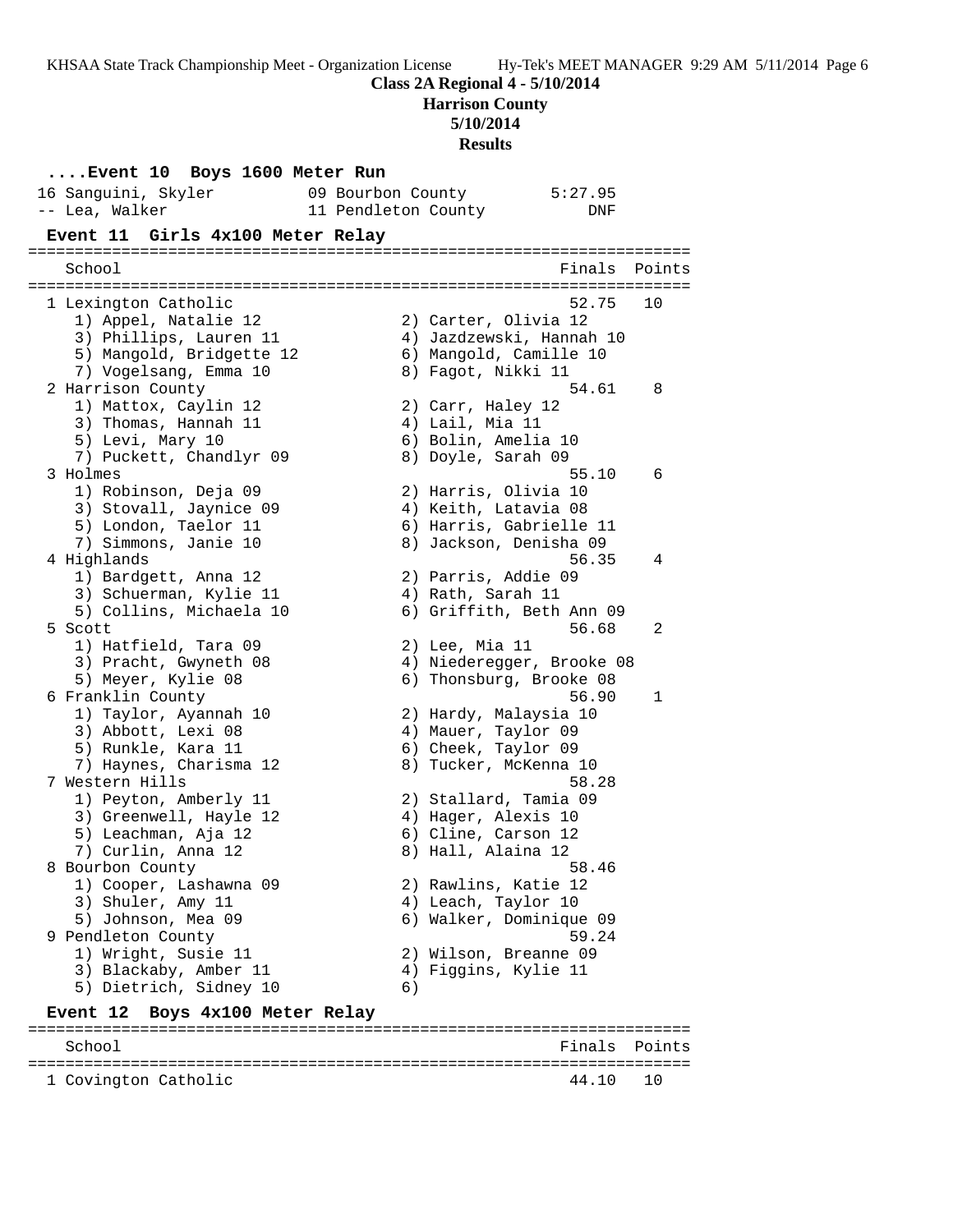**Harrison County**

### **5/10/2014**

### **Results**

### **....Event 12 Boys 4x100 Meter Relay**

 1) Mcdowell, Logan 11 2) Erpenbeck, Jake 11 3) Toebbe, Henry 09  $\hskip1cm 4$ ) McClure, Lee 11 5) Tuemler, Jordan 09 (6) Fischer, Adam 12 7) Plummer, Wyatt 11 and 8) Skubak, Aj 12 2 Harrison County 45.45 8 1) Kenney, Jordan 11 2) Talbott, Deshon 12 3) Hunter, Justin 12 4) Wiliams, Javon 10 5) Gilkey, Keshon 09 6) Hunter, Jeffrey 12 7) Walker, Malcom 09 8) Jackson, Tyler 09 3 Highlands 46.17 6 1) Zeigler, Ben 10 2) Hayes, Jalen 12 3) condon, brian 12 (4) Kendall, Nick 10 5) Stamper, Cody 10 (6) Greene, Ryan 12 7) Johnson, Hank 10 8) Burke, Carter 09 4 Bourbon County 46.59 4 1) Marquez, Hill 10 2) Robinson, Gage 09 3) Orcutt, Billy 10 (4) Rawlins, Will 11 5) Mitchell, Dakota 12 (6) 5 Holmes 49.16 2 1) Boykin, Terry 09 2) Ragan, Kwasi 11 3) Dickerson, Brian 11 (4) Y, J 09 5) Bradford, Devin 11 6) Vickers, Freddie 11 7) Wardlaw, Freddie 12 8) Freeman, Robert 12 -- Scott DQ illegal exchange 1) Dumlao, Vincent 09 2) Fitzgerald, Danny 10 3) Pleasant, Deondre 10 4) Lunsford, Dashon 10 5) Johnson, Matt 12 (6) Hurt, William 11 7) Johnson, Jacob 09 8)

## **Event 13 Girls 400 Meter Dash**

======================================================================= Name Tear School Tear School Finals Points ======================================================================= 1 Martin, Tarah 10 Harrison County 1:06.40 2 Riegsecker, Alyssa 10 Scott 1:09.99 3 Leach, Taylor 10 Bourbon County 1:19.78 Section 2 1 Curlin, Anna 12 Western Hills 59.40 10 2 Steppe, Sophie 08 Highlands 1:01.69 8 3 Etherton, Kelsey 12 Highlands 1:03.24 6 4 Jackson, Denisha 09 Holmes 1:04.02 3 4 Carter, Olivia 12 Lexington Catholic 1:04.02 3 6 Jazdzewski, Hannah 10 Lexington Catholic 1:04.36 1 7 Bolin, Amelia 10 Harrison County 1:05.62 8 Haynes, Charisma 12 Franklin County 1:06.10 9 Taylor, Kerry 10 Franklin County 1:08.05 **Event 14 Boys 400 Meter Dash** ======================================================================= Name The Year School The Finals Points ======================================================================= Section 1 1 Dixon, Victor 12 Bourbon County 54.80 1

2 Plummer, Wyatt 11 Covington Catholic 55.57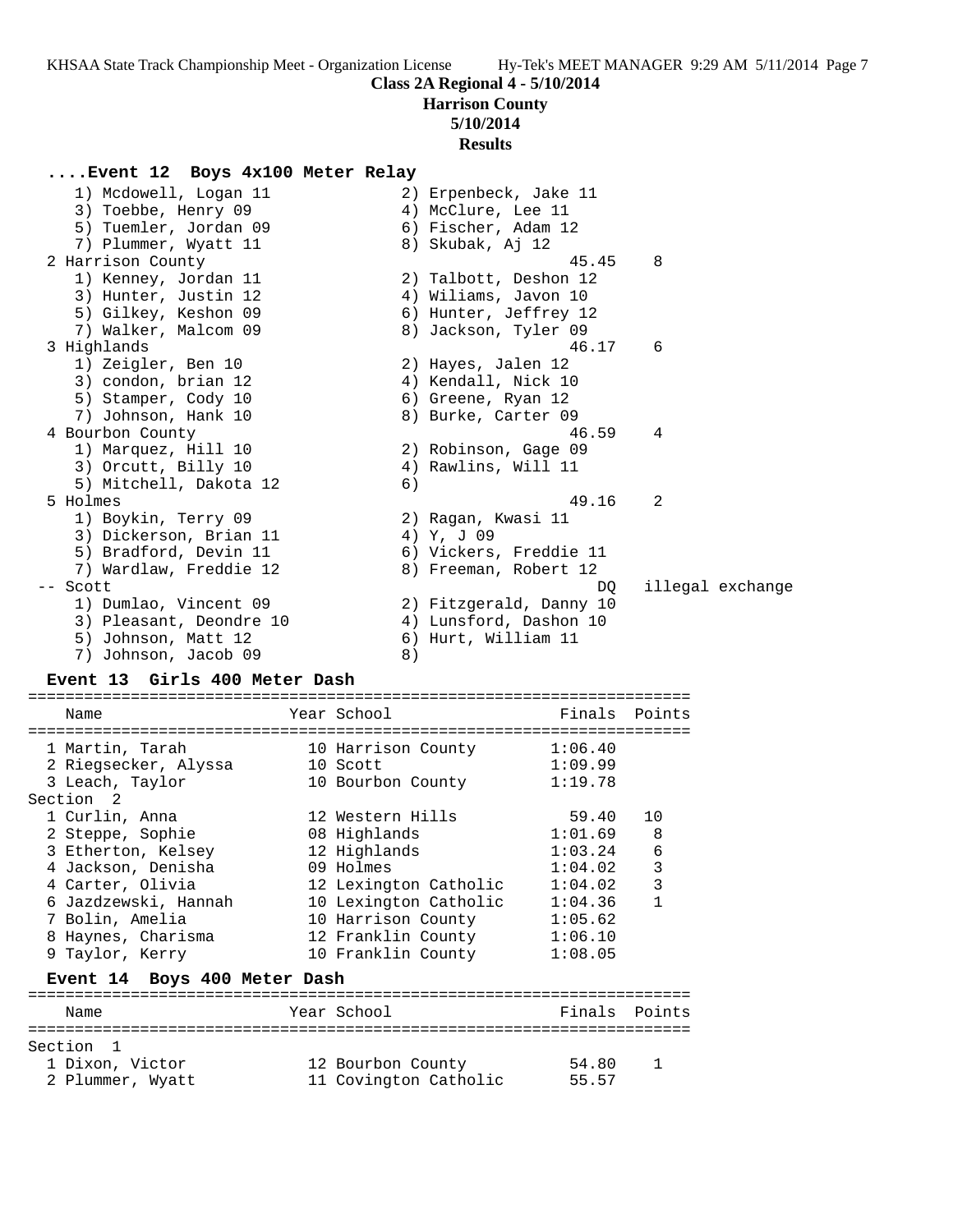# **Class 2A Regional 4 - 5/10/2014**

**Harrison County**

**5/10/2014**

# **Results**

| Event 14 Boys 400 Meter Dash |  |  |  |  |  |
|------------------------------|--|--|--|--|--|
|------------------------------|--|--|--|--|--|

| 3 Mitchell, Dakota<br>4 Brown, Robert<br>5 Ragan, Kwasi<br>6 Edwards, William<br>7 Bowen, Brett<br>Section <sub>2</sub>                                                               | 12 Bourbon County<br>09 Scott<br>11 Holmes<br>10 Holmes<br>10 Pendleton County                                                                                      | 55.65<br>57.97<br>59.53<br>1:01.11<br>1:03.32                                 |                                                     |
|---------------------------------------------------------------------------------------------------------------------------------------------------------------------------------------|---------------------------------------------------------------------------------------------------------------------------------------------------------------------|-------------------------------------------------------------------------------|-----------------------------------------------------|
| 1 Veneman, Alex<br>2 Bouvier, David<br>3 Isaacs, Jp<br>4 Dupont, Devin<br>5 Carr, Grant<br>6 Franxman, Montgomery<br>7 Turner, Matthew<br>8 Berry, Derrick                            | 11 Highlands<br>12 Lexington Catholic<br>12 Western Hills<br>11 Highlands<br>12 Harrison County<br>11 Pendleton County<br>10 Covington Catholic<br>11 Scott         | 49.95<br>50.55<br>52.07<br>52.24<br>52.61<br>55.01<br>55.34<br>55.56          | 10<br>8<br>$\epsilon$<br>4<br>2                     |
| 9 Curtis, Allen<br>Event 15 Girls 300 Meter Hurdles                                                                                                                                   | 11 Lexington Catholic                                                                                                                                               | 56.05                                                                         |                                                     |
| Name                                                                                                                                                                                  | Year School                                                                                                                                                         |                                                                               | Finals Points                                       |
| Section 1                                                                                                                                                                             |                                                                                                                                                                     |                                                                               |                                                     |
| 1 Simmons, Janie<br>2 Schuerman, Kylie<br>3 Abbott, Lexi<br>4 Tucker, McKenna<br>5 Romerez, Andrea<br>6 Dietrich, Sidney                                                              | 10 Holmes<br>11 Highlands<br>08 Franklin County 57.24<br>10 Franklin County<br>12 Bourbon County<br>10 Pendleton County                                             | 55.65<br>55.66<br>1:00.90<br>1:03.27<br>1:11.54                               |                                                     |
| Section 2                                                                                                                                                                             |                                                                                                                                                                     |                                                                               |                                                     |
| 1 Hall, Alaina<br>2 Mangold, Bridgette<br>3 Mattox, Caylin<br>4 Tracy, Frances<br>5 Carr, Haley<br>6 Harris, Gabrielle<br>7 Donaldson, Emma<br>8 Farrell, Sarah<br>9 Mangold, Camille | 12 Western Hills<br>12 Lexington Catholic<br>12 Harrison County<br>12 Highlands<br>12 Harrison County<br>11 Holmes<br>11 Scott<br>10 Scott<br>10 Lexington Catholic | 47.14<br>47.77<br>50.11<br>50.53<br>50.82<br>52.39<br>53.84<br>54.42<br>54.59 | 10<br>8<br>6<br>$\overline{4}$<br>2<br>$\mathbf{1}$ |
| Event 16 Boys 300 Meter Hurdles                                                                                                                                                       |                                                                                                                                                                     |                                                                               |                                                     |
| Name                                                                                                                                                                                  | Year School                                                                                                                                                         |                                                                               | Finals Points                                       |
| Section<br>1<br>1 Nunnelley, Derek<br>2 Schweitzer, Ben<br>3 Schleyer, Devin<br>4 Webster, Trent<br>5 McCoy, Alonzo<br>6 Sherman, Ahmad<br>Section<br>$\overline{2}$                  | 11 Harrison County<br>10 Highlands<br>10 Scott<br>09 Highlands<br>09 Franklin County<br>08 Holmes                                                                   | 44.48<br>47.63<br>47.65<br>48.60<br>48.82<br>51.99                            | 2                                                   |
| 1 Murphy, Cameron<br>2 Stuber, Andrew<br>3 Flood, Jared<br>4 Wardlaw, Freddie                                                                                                         | 12 Western Hills<br>11 Lexington Catholic<br>11 Covington Catholic<br>12 Holmes                                                                                     | 39.58<br>43.41<br>43.47<br>44.08                                              | 10<br>8<br>6<br>4                                   |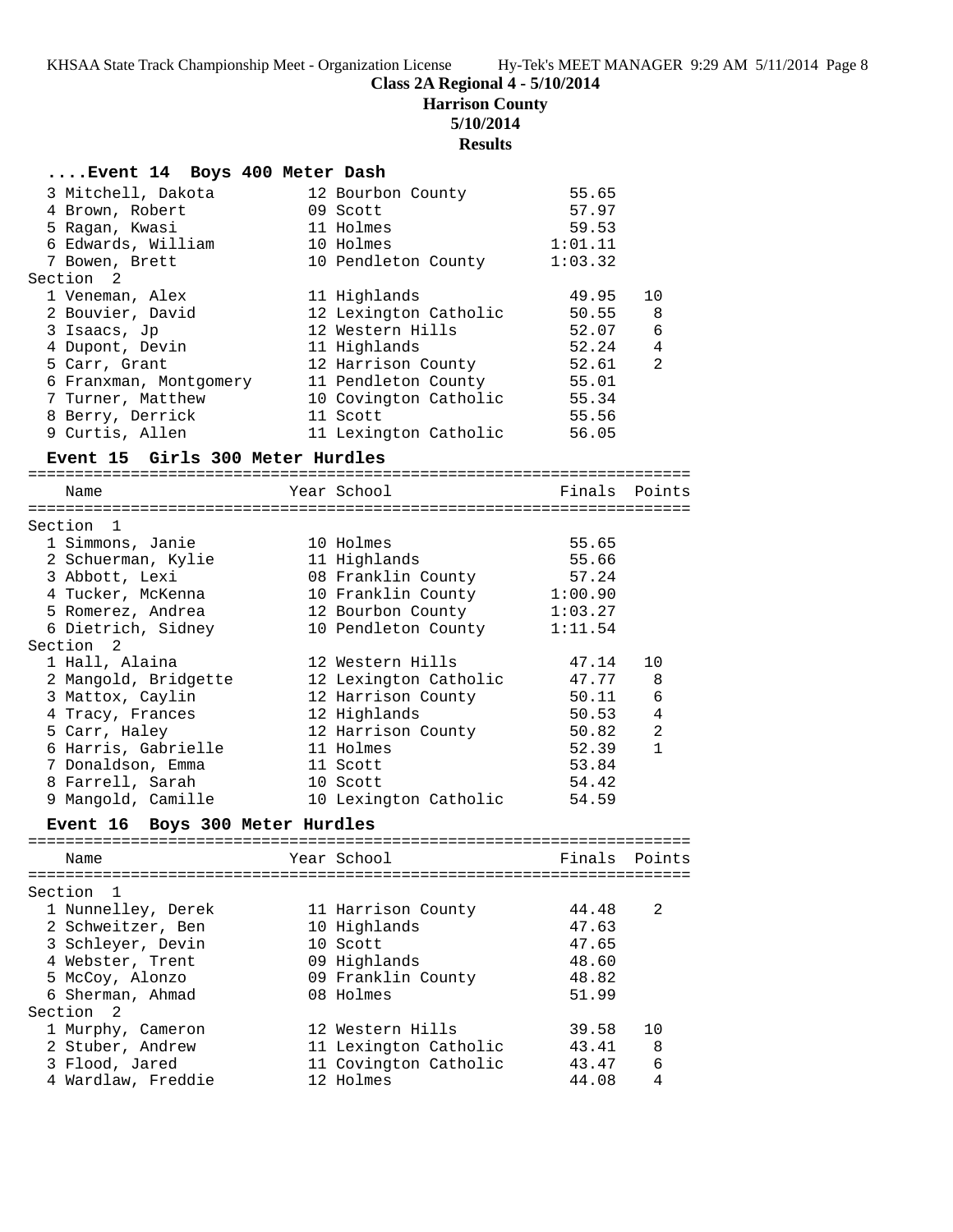**Class 2A Regional 4 - 5/10/2014**

**Harrison County**

**5/10/2014**

**Results**

#### **....Event 16 Boys 300 Meter Hurdles**

| 5 Beiersdorfer, Andrew | 11 Covington Catholic | 44.60 |
|------------------------|-----------------------|-------|
| 6 Bay, Morgan          | 12 Pendleton County   | 44.63 |
| 7 Burus, Colton        | 10 Harrison County    | 46.40 |
| 8 Hardy, Drew          | 12 Lexington Catholic | 47.36 |
| 9 Hensley, Brad        | 10 Bourbon County     | 49.03 |
|                        |                       |       |

## **Event 17 Girls 800 Meter Run**

======================================================================= Name Year School Finals Points ======================================================================= Section 1 1 Ossege, Sydney 09 Highlands 2:28.40 10 2 Lawhorn, Ashley 10 Franklin County 2:29.12 8 3 Vogelsang, Emma 10 Lexington Catholic 2:29.16 6

| 2:33.59<br>- 4            |
|---------------------------|
| 2:46.07<br>- 2            |
| 2:47.90<br>$\overline{1}$ |
| 2:56.74                   |
| 3:03.96                   |
| 3:13.36                   |
|                           |

#### **Event 18 Boys 800 Meter Run**

======================================================================= Name Year School Finals Points ======================================================================= 1 Panoushek, Sean 12 Covington Catholic 2:01.58 10 2 Jackson, Jeremy 12 Scott 2:01.75 8 3 Griffith, John Michael 12 Highlands 2:03.40 6 4 Gray, Matthew 10 Highlands 2:05.11 4 5 Brieske, Chase 11 Lexington Catholic 2:06.77 2 6 Johnson, Cameron 12 Holmes 2:07.84 1 7 Hanrahan, Keegan 12 Scott 2:09.90 8 Couch, Bradley 12 Covington Catholic 2:12.73 9 Palmer, Shane 10 Harrison County 2:20.33 10 Carr, Grant 12 Harrison County 2:24.86 11 Sanguigni, Micheal 10 Bourbon County 2:29.02 12 Sanguini, Skyler 09 Bourbon County 2:33.70

#### **Event 19 Girls 200 Meter Dash**

======================================================================= Name Year School Finals Points ======================================================================= 1 Griffith, Beth Ann 09 Highlands 28.81 4 2 Pracht, Gwyneth 08 Scott 29.83 3 Lukjan, Kristyn 11 Highlands 29.99 4 Walker, Dominique 09 Bourbon County 31.45 5 London, Taelor 11 Holmes 33.98 Section 2 1 Curlin, Anna 12 Western Hills 26.54 10 2 Jazdzewski, Hannah 10 Lexington Catholic 27.70 8 3 Appel, Natalie 12 Lexington Catholic 28.64 6 4 Stovall, Jaynice 09 Holmes 29.09 2 5 Lee, Mia 11 Scott 29.29 1 6 Wilson, Breanne 09 Pendleton County 30.43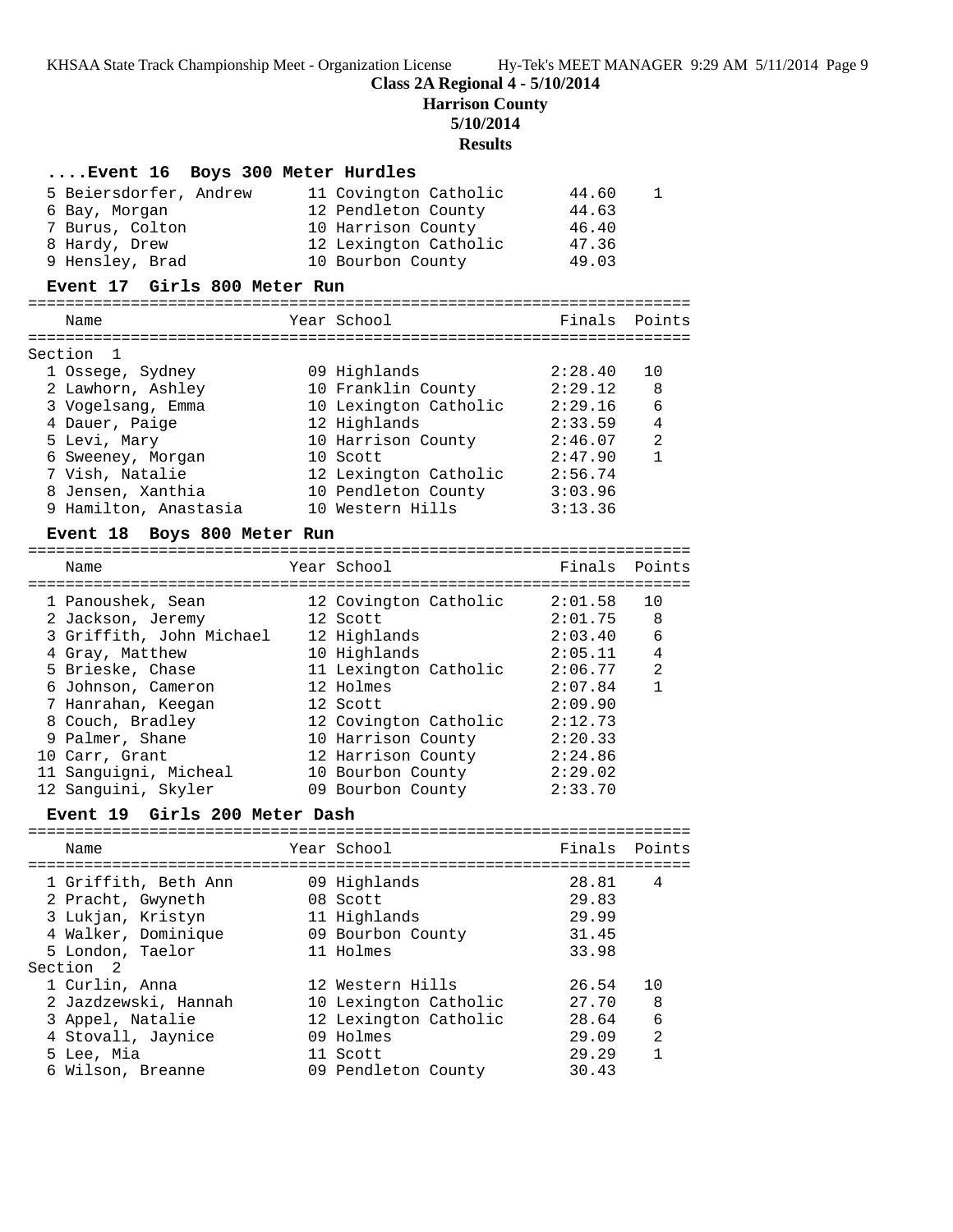# **Class 2A Regional 4 - 5/10/2014**

**Harrison County**

**5/10/2014**

# **Results**

| Event 19 Girls 200 Meter Dash      |                                           |                      |                |
|------------------------------------|-------------------------------------------|----------------------|----------------|
| 7 Puckett, Chandlyr                | 09 Harrison County                        | 30.60                |                |
| 8 Shuler, Amy                      | 11 Bourbon County                         | 30.67                |                |
| 9 Wright, Susie                    | 11 Pendleton County                       | 31.53                |                |
| Event 20 Boys 200 Meter Dash       |                                           |                      |                |
|                                    |                                           |                      |                |
| Name                               | Year School                               | Finals               | Points         |
| Section 1                          |                                           |                      |                |
| 1 Stamper, Cody                    | 10 Highlands                              | 24.39                |                |
| 2 Freeman, Robert                  | 12 Holmes                                 | 24.46                |                |
| 3 Kenney, Jordan                   | 11 Harrison County                        | 24.51                |                |
| 4 Fitzgerald, Danny                | 10 Scott                                  | 25.12                |                |
| 5 Dixon, Victor                    | 12 Bourbon County                         | 25.14                |                |
| 6 Norfleet, Andrew                 | 11 Harrison County                        | 25.61                |                |
| 7 Decker, Logan                    | 11 Pendleton County                       | 25.63                |                |
| 8 Bowen, Brett                     | 10 Pendleton County                       | 27.98                |                |
| Section 2                          |                                           |                      |                |
| 1 Erpenbeck, Jake                  | 11 Covington Catholic                     | 22.15                | 10             |
| 2 Veneman, Alex                    | 11 Highlands                              | 22.30                | 8              |
| 3 Johnson, Matt                    | 12 Scott                                  | 22.65                | 6              |
| 4 Isaacs, Jp                       | 12 Western Hills                          | 23.28                | 4              |
| 5 Bradford, Devin                  | 11 Holmes                                 | 23.45                | 2              |
| 6 Bouvier, David                   | 12 Lexington Catholic                     | 23.46                | $\mathbf{1}$   |
| 7 Tran, Danh                       | 11 Lexington Catholic                     | 23.69                |                |
| 8 Orcutt, Billy                    | 10 Bourbon County                         | 23.89                |                |
| 8 Green, D.J                       | 11 Western Hills                          | 23.89                |                |
| Event 21 Girls 3200 Meter Run      |                                           |                      |                |
| Name                               | Year School                               | Finals               | Points         |
|                                    |                                           |                      |                |
| Section 1                          |                                           |                      |                |
| 1 Reinhart, Michaela               | 09 Lexington Catholic                     | 11:23.67             | 10             |
| 2 Gastright, Chloe                 | 09 Highlands                              | 11:51.51             | 8              |
| 3 Mearns, Molly                    | 10 Highlands                              | 11:59.68             | 6              |
| 4 Llanora, Jodi                    | 11 Lexington Catholic                     | 12:23.13             | 4              |
| 5 Denigris, Dove                   | 11 Western Hills                          | 13:05.98             | 2              |
| 6 Martin, Jessica                  | 10 Scott                                  | 13:38.63             | $\mathbf{1}$   |
| Boys 3200 Meter Run<br>Event 22    |                                           |                      |                |
|                                    | Year School                               | Finals               | Points         |
| Name                               |                                           |                      |                |
|                                    |                                           |                      |                |
| 1 Shuley, Ethan                    | 10 Highlands                              | 9:49.12              | 10             |
| 2 Menke, Brian                     | 12 Covington Catholic                     | 10:12.08             | 8              |
| 3 Mearns, Geoffery                 | 10 Highlands                              | 10:22.14             | 6              |
| 4 Guenther, Grant                  | 11 Covington Catholic                     | 10:31.72             | 4              |
| 5 Necamp, August                   | 11 Lexington Catholic                     | 11:08.51             | $\overline{a}$ |
| 6 Haden, Trey                      | 09 Lexington Catholic                     | 11:21.10             | $\mathbf{1}$   |
| 7 Moore, Scott                     | 10 Harrison County                        | 11:26.17             |                |
| 8 Lea, Walker                      | 11 Pendleton County                       | 11:46.99             |                |
| 9 Wolfe, Holden<br>10 Moore, Corey | 10 Pendleton County<br>10 Harrison County | 11:53.09<br>12:09.72 |                |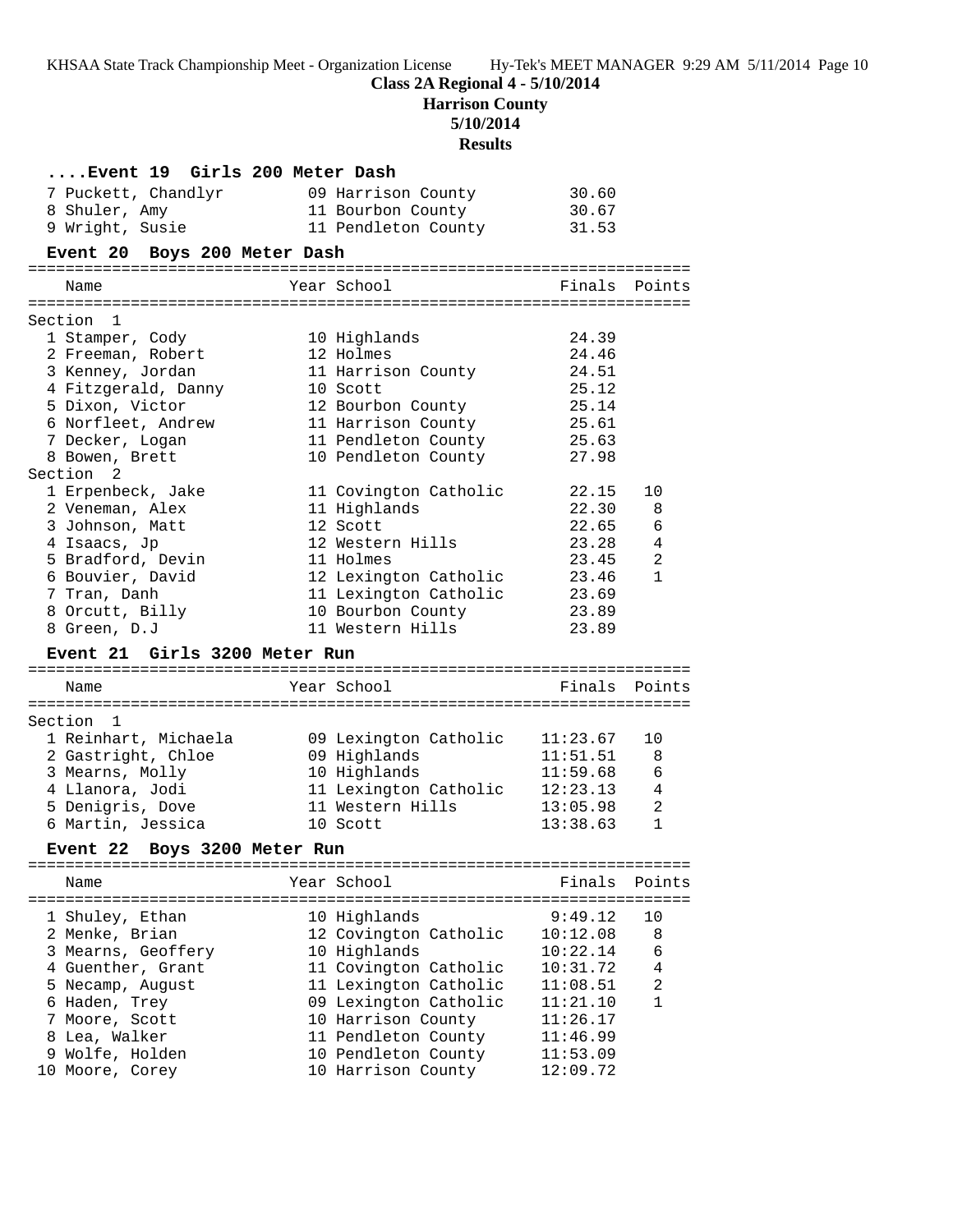**Class 2A Regional 4 - 5/10/2014**

**Harrison County**

**5/10/2014**

#### **Results**

# **....Event 22 Boys 3200 Meter Run** 11 Simpson, Nathan 09 Western Hills 12:12.14 12 Tichenor, Zach 11 Scott 12:13.11 13 Lemus, Jimmy 12 Holmes 12:19.80 14 Lemus, David 11 Holmes 12:35.95 15 Snell, Collen 09 Scott 14:07.41 **Event 23 Girls 4x400 Meter Relay**

======================================================================= School **Finals** Points ======================================================================= 1 Highlands 4:19.93 10 1) Steppe, Sophie 08 2) Etherton, Kelsey 12 3) Griffith, Beth Ann 09 (4) Ossege, Sydney 09 5) Dauer, Paige 12 (6) Tracy, Frances 12 2 Lexington Catholic 4:26.48 8 1) Carter, Olivia 12 2) Vogelsang, Emma 10 3) Mangold, Camille 10 4) Mangold, Bridgette 12 5) Jazdzewski, Hannah 10 6) Vish, Natalie 12 7) Duffey, Gaby 12 8) 3 Franklin County 4:28.71 6 1) Haynes, Charisma 12 2) Lawhorn, Ashley 10 3) Pilcher, Kirsten 10  $\hskip1cm$  4) Taylor, Kerry 10 5) Taylor, Ayannah 10 6) Runkle, Kara 11 7) Abbott, Lexi 08 8) White, Kiana 12 4 Harrison County 4:37.24 4 1) Bolin, Amelia 10 2) Thomas, Hannah 11 3) Levi, Mary 10 4) Martin, Tarah 10 5) Puckett, Chandlyr 09 6) Joy, Kayla 12 7) Carr, Haley 12 8) Lunsford, Tamara 10 5 Holmes 4:38.96 2 1) List, Anna 08 2) Long, Alaria 08 3) Jackson, Denisha 09 4) Keith, Latavia 08 5) Harris, Gabrielle 11 6) Harris, Olivia 10 7) Robinson, Deja 09 8) Simmons, Janie 10 **Event 24 Boys 4x400 Meter Relay** ======================================================================= School **Finals Points** ======================================================================= 1 Highlands 3:31.57 10 1) Dupont, Devin 11 2) Pulsfort, Jared 09 3) Veneman, Alex 11 4) Griffith, John Michael 12 5) Gray, Matthew 10 6) Sellers, Noah 10 7) Stamper, Cody 10 8) Greene, Ryan 12 2 Lexington Catholic 3:36.59 8 1) Tran, Danh 11 2) Brieske, Chase 11 3) Curtis, Allen 11 4) Bouvier, David 12

- 5) Laureano, Jack 11 (6) Necamp, August 11 7) Sanders, David 12 8) Stuber, Andrew 11
- 3 Scott 3:37.60 6
- 1) Barth, Connor 10 2) Berry, Derrick 11
- 3) Jackson, Jeremy 12 4) Hanrahan, Keegan 12
- 5) Brown, Robert 09 6) Stoeckel, Chris 10
- 4 Western Hills 3:39.85 4
-